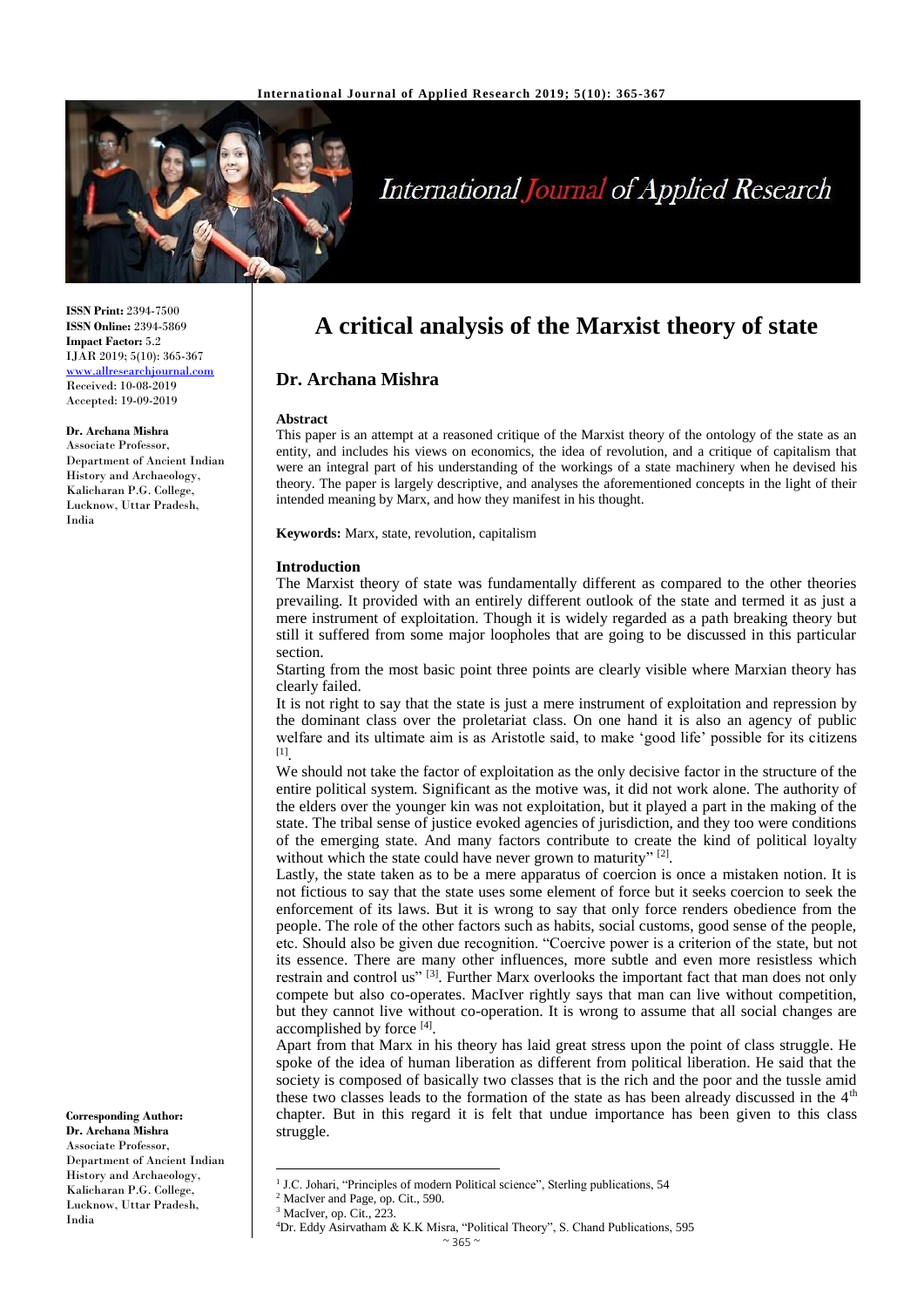If a classless society is formed by conflict or by annihilation of the other group is not worth to strive for, as it would disturb the stability of the present institutions. While talking about all this Karl Marx did never take into consideration the fact that a even a new class of managers and technical advisers could come up which in turn would have helped his cause in dealing with the state on the point of economics. Thus, his point of a classless society seems to be a distant and a utopian dream.

#### **Karl Marx on State and Economics**

In the views of Karl Marx those were the economic policies in the form of the modes of production and control over it that decided the nature of the state and the economically powerful were always the rulers and so on, the detail of which has already been discussed in the earlier chapters. But this conception cannot be totally agreed upon as-

#### **Economic factors are not alone**

It is not wrong to say that economics does have considerable effect on the social and political conditions of the state but economics as the only factor cannot be readily accepted as there are other factors like religion, customs and conventions that have their own parts to play.

#### **The economically powerful do not always rule**

Marx asserted that those who were economically strong formed the ruling class of people. To some extent this view can be taken into account but it is not necessarily always correct. For an instance, the Papacy had no economic power yet their political influence was considerable [5].

#### **Role of feelings and sentiments**

While laying stress upon the economic factors the theory completely neglects the role of feelings and sentiments that are present in every human just by the virtue of being one.

Apart from that the entire Marxist theory regarding state seems to be very sceptic on the point of religion and attacks it mercilessly by terming it "The opium for the masses", but religion is deeply rooted in mankind. Religion by developing our spirituality forms the base for our modern life to rest on.

Also the theory of Marx culminates with the destruction of the institution of state and Marx believes that the state would wither away but with the changing times the nature of the state has also changed to a great extent with each state thriving to gain the status of a welfare status so instead of destruction the modern state is getting stronger day by day, as state is the basis for all social institutions so we can say that the state has not withered away but it is getting stronger rather than weaker [6].

## **Karl Marx and the Idea of Revolution**

According to Karl Marx "The first exploiting state was the slave-owning state. It was succeeded by the feudal state, which in turn was suspended by the capitalist state. In spite of certain differences all the three had one point in common; to keep the people in check and to crush any attempt of the working people to emancipate themselves from exploitation" <a>[7]</a> and thus predicted a blood-spattered revolution to overthrow the capitalists and to establish the dictatorship of the proletariats. But this notion can be criticised on two main bases, as mentioned below.

In the Marxian theory revolution has been specified as the only method to bring about a social change. But to be rational at this point far greater changes have been achieved through the instrument of 'non-violence'. For example, now even the communist try to be in power through democratic means as we can see in the case of China.

Marx was opined to the view that once a classless society is set there would be no further struggle but this is not in accordance with the basic human nature, as a party coming in power after constant use of violence will not abandon it. One struggle leads to another. In this struggle there shall be no idea of reason but of catching power and authority.

Further according to Dunning,

"The theories of Marx which at the first sight seem to be so compact and well provocative of dissension, have two fatal ambiguities which have been provocative of dissensions. The first that he nowhere describes the general outlines of society which is to spring from the old. Marx moreover expresses the most contradictory statement as to the methods to be pursued. His doctrine of capitalistic development would naturally minimize the importance of active organisation and propaganda save a means of consolidating the proletarian forces for final cataclysm"<sup>[8]</sup>.

## **Marx on the Capitalists**

Marx castigated the idea that the institution of state had been created for the sake of leading a good life and that it was a natural organisation, instead he said that the state was an instrument of exploiting the poor. Accordingly, he took the help of history and claimed that history has witnessed different phases when the state has always favoured the rich. Marx also regarded capitalism as extremely unsatisfactory and he was very concerned with getting rid of it, via violent revolution and the establishment of a communist society. Marxism is therefore also about political goals and action. But even this perception has been under heavy criticism from the anarchists.

Even if you get rid of capitalism you might still have enormous problems of conflict and domination in society. State bureaucracies as well as capitalists can dominate (as the Russians will vouch for) and Marx's theory of history is contradicted by the fact that industrialized countries have not moved closer to revolution. The recent revolutions have been in peasant societies, such as China. Capitalist societies seem to have become more secure from threat of revolution throughout the twentieth century.

Many if not all Anarchists would also reject Marx's theory of how capitalism can or will be replaced, which involves confronting capitalism, class conflict, seizing the state and taking power from the capitalist class, and destroying capitalism, a process which will almost certainly involve violence. However, some anarchists believe the change could come via increasing awareness and disillusionment, the building of alternative communities based on anticapitalist principles, and thus an increase in the numbers who want to dump capitalism…especially given that its coming difficulties will probably increasingly reveal its inability to provide for all.

 $\ddot{\phantom{a}}$ 

 $\overline{a}$ <sup>5</sup> Manoj Sharma, "Political Thought", Anmol publications Pvt. Ltd., 283 <sup>6</sup>Dr. Eddy Asirvatham& K.K. Misra, "Political Theory", S. Chand

publications, 595. <sup>7</sup> V.G Afanasyev, Marxist Philosophy, 283-84